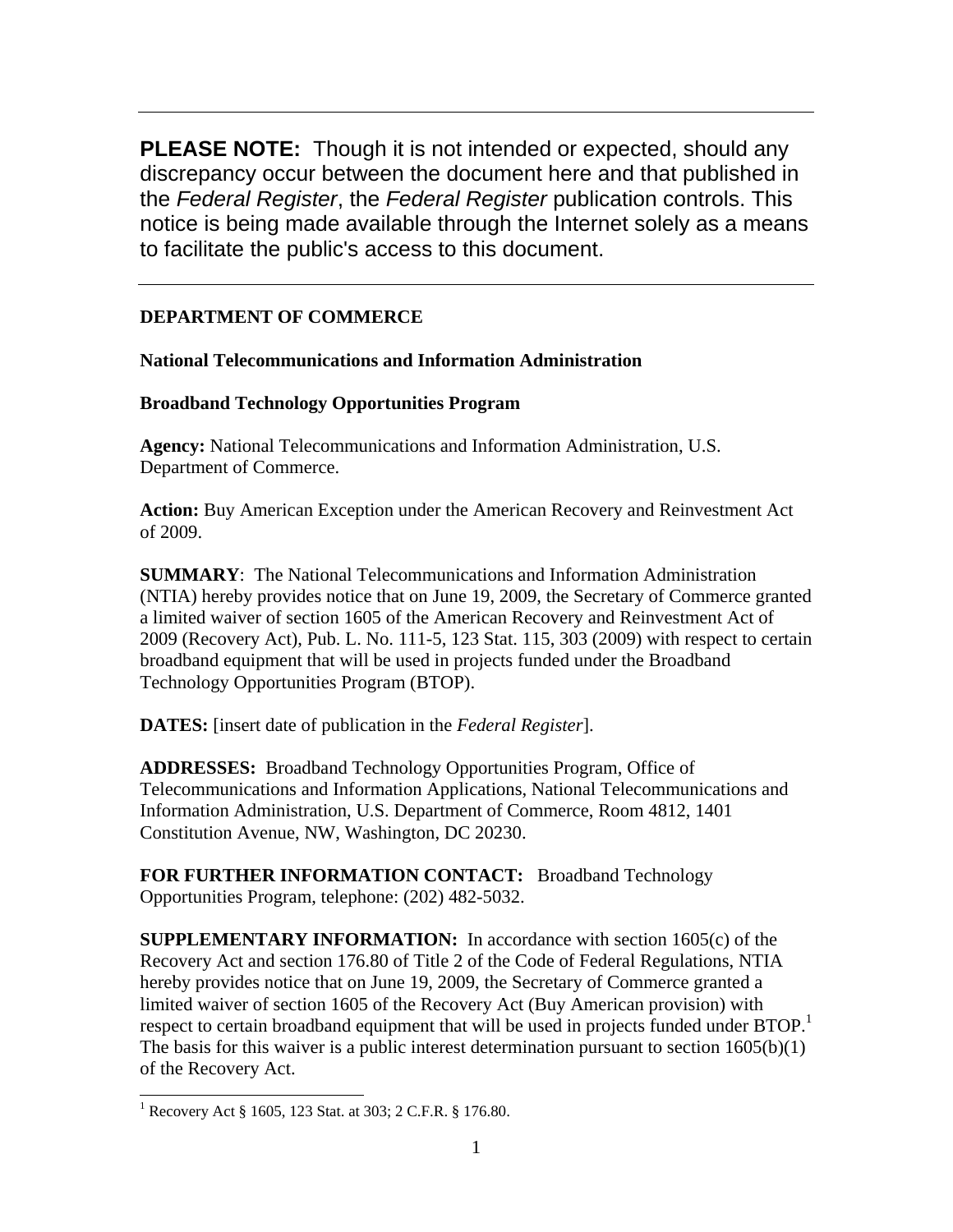#### **I. BACKGROUND**

The Recovery Act appropriates \$4.7 billion to NTIA to establish BTOP, through which NTIA will provide grants for broadband initiatives throughout the United States, including projects in unserved and underserved areas. Section 1605(a) of the Recovery Act, the Buy American provision, states that none of the funds appropriated by the Act, including the funds that have been dedicated to grants under BTOP, "may be used for a project for the construction, alteration, maintenance, or repair of a public building or public work unless all of the iron, steel, and manufactured goods used in the project are produced in the United States."<sup>2</sup>

Subsections 1605(b) and (c) of the Recovery Act authorize the head of a Federal department or agency to waive the Buy American provision by finding that: (1) applying the provision would be inconsistent with the public interest; (2) the relevant goods are not produced in the United States in sufficient and reasonably available quantities and of a satisfactory quality; or (3) the inclusion of the goods produced in the United States will increase the cost of the project by more than 25 percent. If the head of the Federal department or agency waives the Buy American provision, then the head of the department or agency is required to publish a detailed justification in the *Federal Register*. Finally, section 1605(d) of the Recovery Act states that the Buy American provision must be applied in a manner consistent with the United States' obligations under international agreements.

#### **II. PUBLIC INTEREST FINDING**

The Secretary of Commerce has determined that, as applied to certain broadband equipment used in a BTOP project, application of the Buy American provision would be inconsistent with the public interest. $\frac{3}{3}$  A modern broadband network is generally composed of the following components: broadband switching, routing, transport, access, customer premises equipment, end-user devices, and billing/operations systems. The Buy American provision would prohibit NTIA from awarding a BTOP grant to a public applicant unless that applicant could certify that each element of each broadband network component containing iron, steel, and manufactured goods are produced in the United States. As explained more fully below, it would be difficult, if not impossible, for a BTOP applicant to have certain knowledge of the manufacturing origins of each component of a broadband network and the requirement to do so would be so overwhelmingly burdensome as to deter participation in the program. Requiring a BTOP applicant to request a waiver on a case-by-case basis also would be such an administrative burden on the applicant as to discourage participation in the program and would increase the agency's time and costs for processing BTOP applications for

 $\overline{a}$ 

 $2^{2}$  Because the Buy American limitation applies only to public works and public buildings, completely private projects need not obtain a waiver to utilize iron, steel, and manufactured goods produced outside of the United States. Note, however, that public-private partnerships are considered public for purposes of the Buy American limitation.

<sup>3</sup> *See* Recovery Act § 1605(b)(1), 123 Stat. at 303.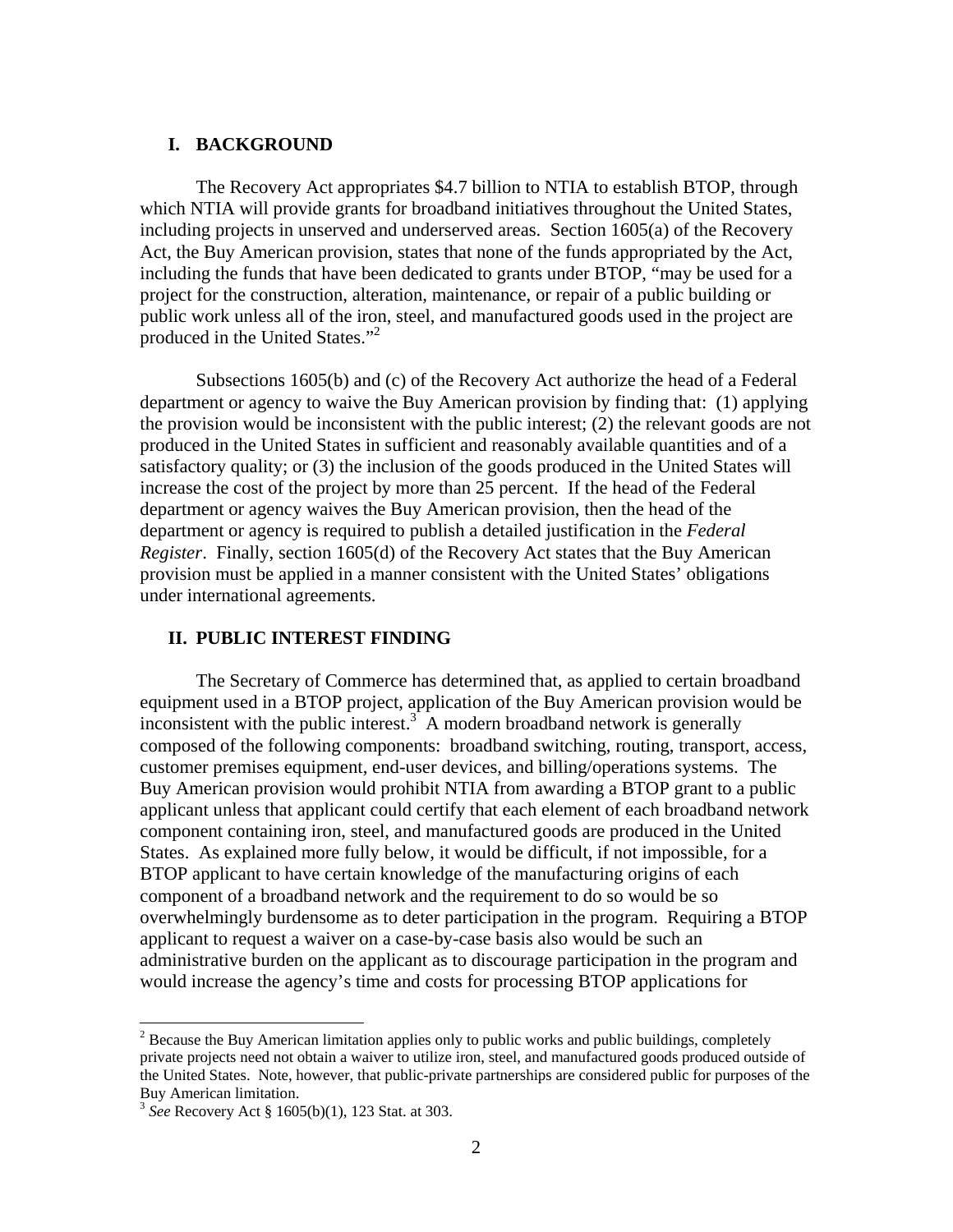broadband infrastructure projects. Thus, implementing the BTOP without a limited programmatic waiver encompassing broadband network components would jeopardize the success of the program and undermine the broadband initiative.

First, much of the finished products used to manage and operate broadband infrastructure and offer broadband service are manufactured outside of the United States. The manufacturing supply chain varies by product and changes constantly due to the influence of global supply and demand. The result is a very competitive and complex production landscape with components and end products being manufactured and assembled in a large number of countries. While, arguably, the Secretary of Commerce could have relied on the "non-availability" exception for granting a waiver, the burden placed on the Department of Commerce in sourcing and evaluating the availability of each component of broadband equipment would be significant, and the task of sourcing and evaluating would be difficult to complete given the speed with which Congress has told NTIA to allocate the BTOP funds. In addition, requiring public entities to document the origin of broadband equipment and their components in order to determine whether they fit within the scope of the Buy American provision would severely complicate those applicants' ability to apply for funds and would place an undue burden on State and local governments. Taken as a whole, these burdens would cause delays and would likely thwart the goal of Congress to "establish and implement the [BTOP] grant program as expeditiously as practicable," and the Recovery Act's requirement that NTIA to obligate all funds under BTOP by September 30, 2010.

Second, a limited waiver will help facilitate the construction of modern broadband networks – an essential component of the Recovery Act. Applicants to BTOP must have the flexibility to incorporate the most technically-advanced components into their infrastructure, and a limited waiver gives them the ability to incorporate the latest technologies. Third, consistent with the Recovery Act, a limited waiver will help stimulate job growth for construction workers, technicians, equipment designers, engineers, and others who will operate the broadband infrastructure. Fourth, while the Office of Management and Budget has clarified which countries would be exempt from the Buy American provision, some of the key countries that produce broadband equipment would not be exempt. Finally, the broadband industry is very dynamic and global, and equipment can change over the course of a buildout. Subjecting public applicants for BTOP funds to the Buy American provision ultimately would slow broadband deployment and undermine the broadband initiatives.

#### **III.WAIVER**

 $\overline{a}$ 

On June 19, 2009, based on the public interest finding discussed above and pursuant to section 1605(c), the Secretary granted a limited waiver of the Recovery Act's Buy American requirements with respect to BTOP funds used for the following essential components of a modern broadband infrastructure:

<sup>4</sup> *See* Recovery Act § 6001(d)(1)-(2), 123 Stat. at 513.